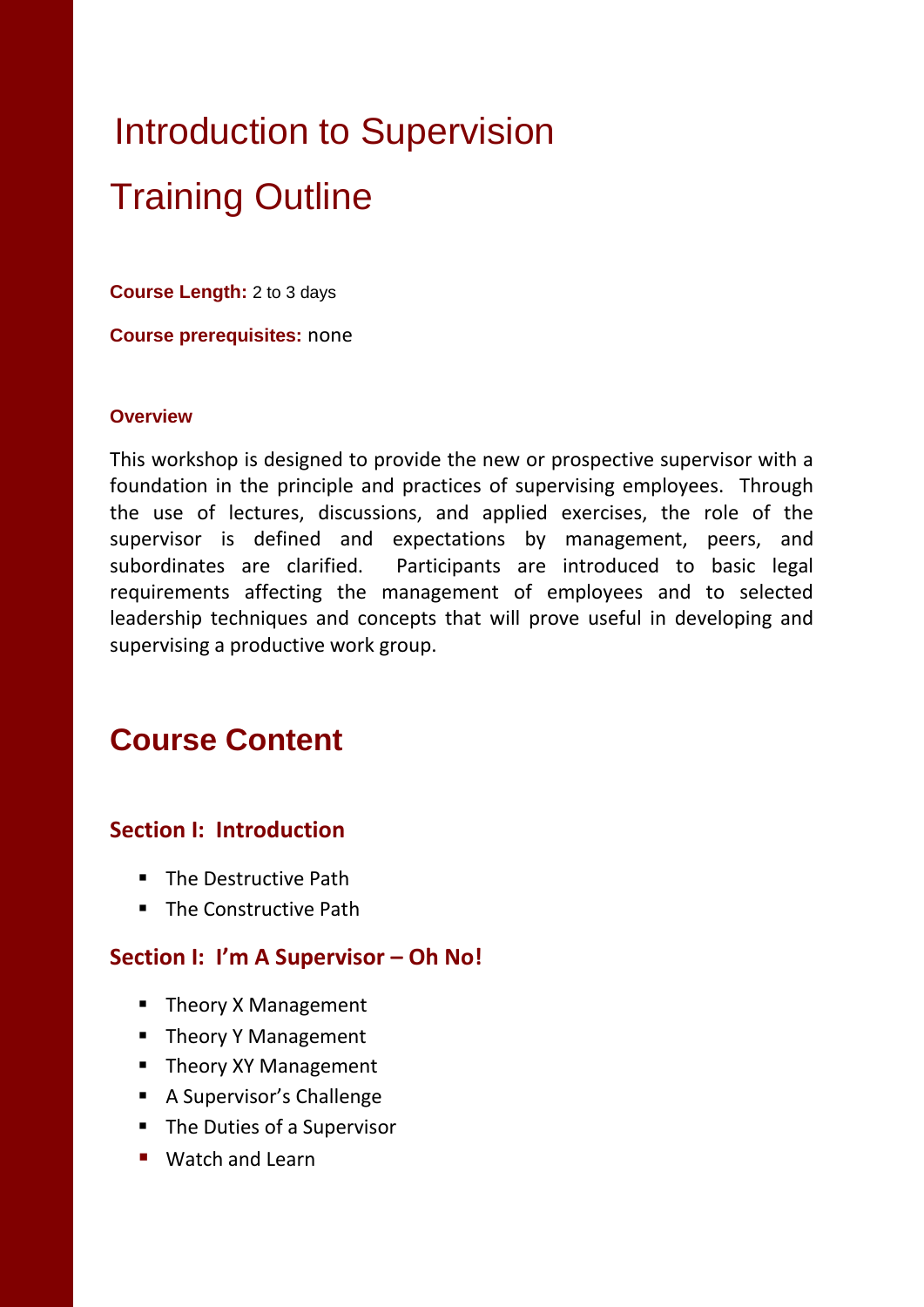# **Section II: Planning and Time Management**

- **The Ideal Day**
- How Can I Manage My Time Better?
- **Time Wasters**
- Redefining your Workload The Elimination Principle
- **Using the Elimination Principle**
- **Priorities and Goals**
- **SMART Goals**
- **The Value of Goals**
- **E.** Characteristics of Effective Goals
- The Goal-Setting Process
- **Prioritizing Tasks**
- **Time Wasters and Productivity Killers**
- **Making Meetings Efficient and Effective**
- Taking Control of Your Time
- Dealing With Interruptions
- How To Say "NO"
- **Time Challenges and Time Solutions**

# **Section III: Leadership**

- Setting the Stage
- **The Journey**
- Key Qualities of Leadership
- **Leadership Styles**
- **EXECTE:** Creating A Leadership Environment
- **The Champion's Creed**

# **Section IV: Delegating**

- Delegating Your Number 1 Tool
- **•** Delegation Myths
- The Six Steps of Delegating
- **Things You Should Always Delegate**
- **Things You Shouldn't Delegate**
- **Monitoring the Tasks Your Delegate**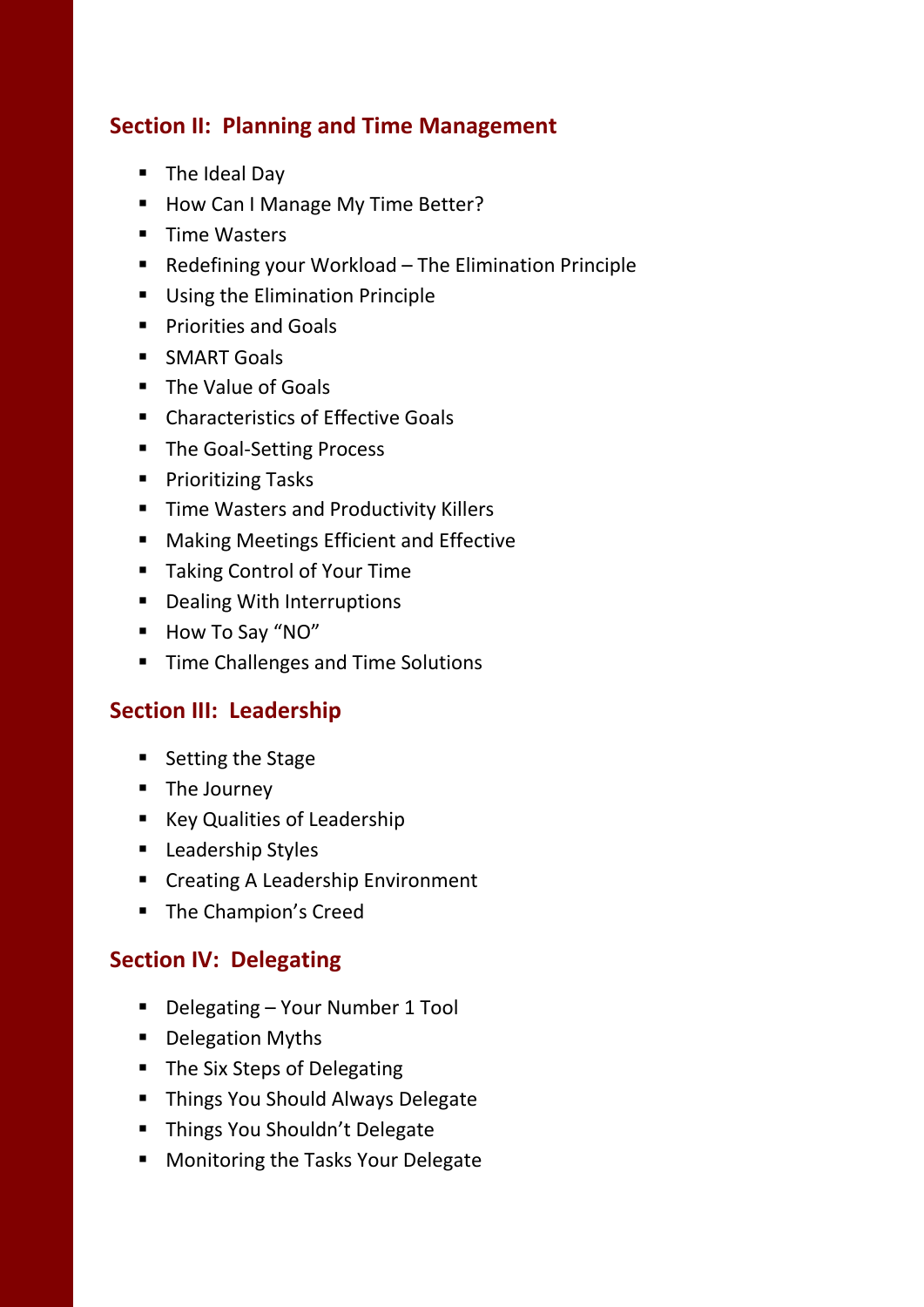# **Section V: Communication**

- Why is Communication Important?
- Assumptions: What Are They and How Can They Affect the Communications Process?
- The Four Approaches to Speaking
- **Tones of Communication**
- **Non-Verbal Communication**
- Active Listening
- **Assertive Communication**
- Handling Conflict and Anger

#### **Section VI: Motivating Your Employees**

- You Get What You Reward
- What Motivates An Employee?
- What Should I Reward?
- **I** Is Money Important?
- **What Motivates Today's Employees?**

#### **Section VII: Measuring and Monitoring Performance**

- Goals
- A Feedback System
- **Monitoring Tools At Your Disposal**
- **Now What?**

#### **Section VIII: Behavior and Performance Problems**

- **•** Disciplining Employees
- **FICUS ON Performance, Not Personalities**
- **Performance Problems**
- **Misconduct**
- **Actually Disciplining An Employee**
- **Performance Improvement Plans**

# **Section IX: Terminating An Employee**

**Types of Terminations**